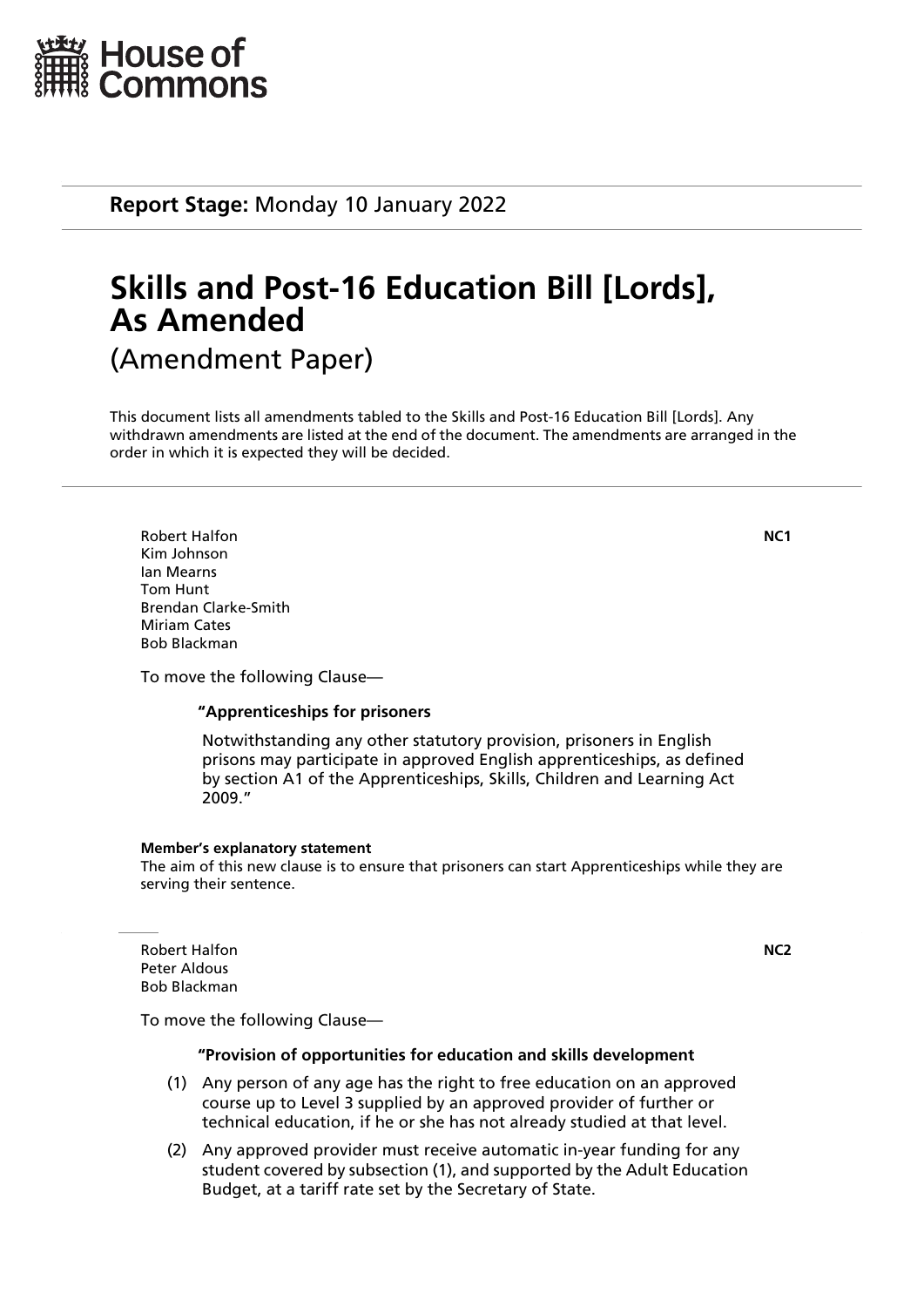(3) Any employer receiving apprenticeship funding must spend at least two thirds of that funding on people who begin apprenticeships at Levels 2 and 3 before the age of 25."

#### **Member's explanatory statement**

This new clause would provide for education and skills development up to a Level 3 qualification for any person of any age supplied by an approved provider if they have not already studied at that level.

Robert Halfon **NC3** Bob Blackman

To move the following Clause—

### **"Amendments to section 42B of the Education Act 1997**

- (1) Section 42B of the Education Act 1997 is amended as follows.
- (2) After subsection (1) insert—
- "(1A) In complying with subsection (1), the proprietor must give a representative range of education and training providers (including, where reasonably practicable, a university technical college) access to registered pupils on at least three occasions during each of the first, second and third key phase of their education."
- (3) After subsection (2) insert—

"(2A)The proprietor of a school in England within subsection (2) must—

- (a) ensure that each registered pupil meets, during both the first and second key phase of their education, with a representative range of education and training providers to whom access is given, and
- (b) ask providers to whom access is given to provide information that includes the following—
	- (i) information about the provider and the approved technical education qualifications or apprenticeships that the provider offers,
	- (ii) information about the careers to which those technical education qualifications or apprenticeships might lead,
	- (iii) a description of what learning or training with the provider is like, and
	- (iv) responses to questions from the pupils about the provider or technical education qualifications and apprenticeships.
- (2B) Access given under subsection (1) must be for a reasonable period of time during the standard school day."
- (4) After subsection (5)(a), insert—
	- "(aa) a requirement to provide access to a representative range of education and training providers to include where practicable a university technical college;"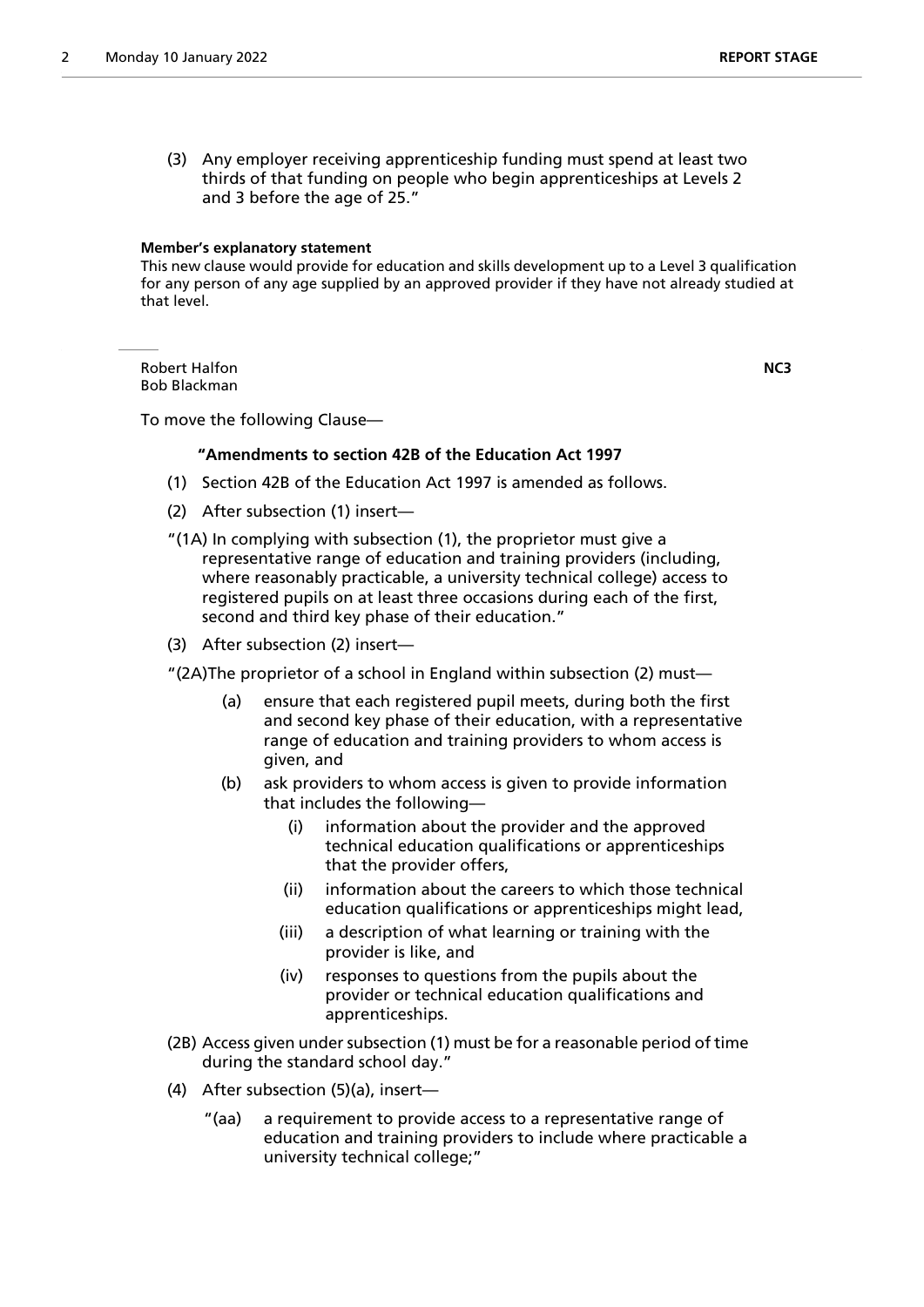- (5) In subsection (5)(c), after "access" insert "and the times at which the access is to be given;"
- (6) After subsection (5)(c), insert—
	- "(d) an explanation of how the proprietor proposes to comply with the obligations imposed under subsection (2A)."
- (7) After subsection (9), insert—

"(9A) For the purposes of this section—

- (a) the first key phase of a pupil's education is the period
	- beginning at the same time as the school year in which the majority of pupils in the pupil's class attain the age of 13, and
	- (ii) ending with 28 February in the following school year;
- (b) the second key phase of a pupil's education is the period—
	- (i) beginning at the same time as the school year in which the majority of pupils in the pupil's class attain the age of 15, and
	- (ii) ending with 28 February in the following school year;
- (c) the third key phase of a pupil's education is the period
	- beginning at the same time as the school year in which the majority of pupils in the pupil's class attain the age of 17, and
	- (ii) ending with 28 February in the following school year.""

### **Member's explanatory statement**

This new clause will ensure that Section 2 of the Technical and Further Education Act 2017, commonly known as the Baker Clause, is legally enforceable.

# Order of the House

# **[15 November 2021]**

That the following provisions shall apply to the Skills and Post-16 Education Bill [Lords]:

# **Committal**

1. The Bill shall be committed to a Public Bill Committee.

# **Proceedings in Public Bill Committee**

- 2. Proceedings in the Public Bill Committee shall (so far as not previously concluded) be brought to a conclusion on Tuesday 7 December 2021.
- 3. The Public Bill Committee shall have leave to sit twice on the first day on which it meets.

# **Proceedings on Consideration and Third Reading**

4. Proceedings on Consideration shall (so far as not previously concluded) be brought to a conclusion one hour before the moment of interruption on the day on which those proceedings are commenced.